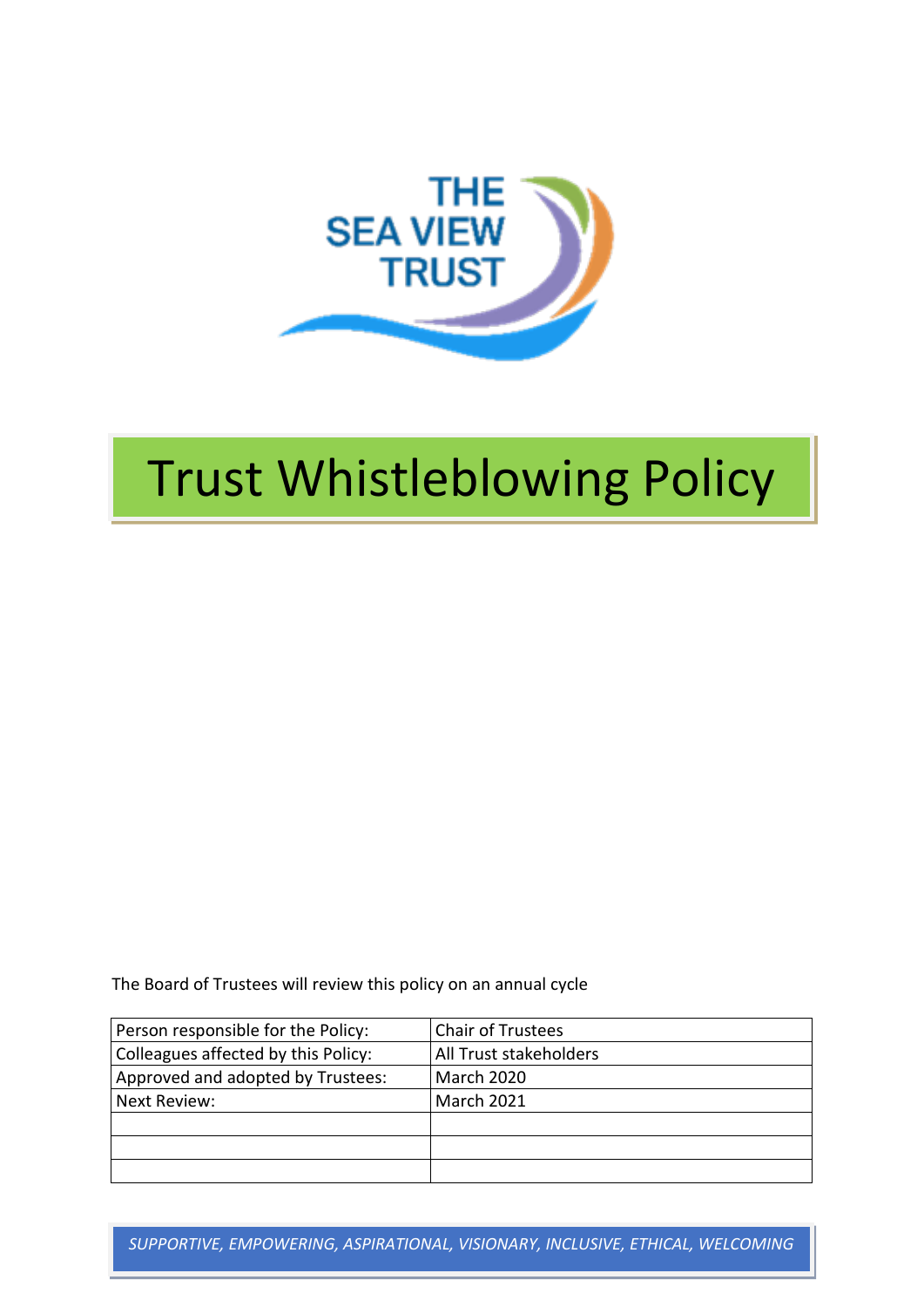### **INTRODUCTION**

The Sea View Trust is committed to the highest possible standards of openness, probity and accountability. In line with that commitment we expect employees, and others that we work with, who have serious concerns about any aspect of the Trust's work to come forward and voice those concerns. It is recognised that, in most cases, further steps will need to proceed on a confidential basis.

Employees are often the first to realise that there may be something seriously wrong within an Academy or Trust. However, they may not express their concerns because they feel that speaking up would be disloyal to their colleagues or to the organisation, additionally they may fear harassment or victimisation. In these circumstances it may be easier to ignore a concern rather than report what may just be a suspicion of malpractice.

The policy document makes it clear that the Trust will support anyone expressing their concern, providing reassurance that this can be done without fear of victimisation, subsequent discrimination or disadvantage. It is also intended to encourage and enable stakeholders to raise serious concerns **within** the Trust wherever possible, rather than overlooking a problem or 'blowing the whistle' outside.

#### **Who the Policy Applies to**

The policy applies to all volunteers, employees, Governors, Trustees and Members. Additionally, it applies to contractors working for the Trust school or on its premises e.g. agency staff, builders, drivers), suppliers and those providing services under a contract with the Trust at their own premises.

These procedures are in addition to the Trust's complaints procedures and other statutory reporting procedures applying to all the organisations within The Sea View Trust. All staff are responsible for making service users aware of the existence of these procedures.

#### **AIMS AND SCOPE OF THIS POLICY**

This policy aims to ensure that stakeholders:

- Have an appropriate avenue to raise concerns and receive feedback on actions taken
- Feel able to question and act upon concerns, and are confident about raising serious concerns regarding practices within the Trust
- Receive a response to concerns raised and are aware of how to pursue them if not satisfied with the outcomes
- Are reassured that they will be protected from possible reprisals or victimisation
- Have a reasonable belief that any disclosure made is in good faith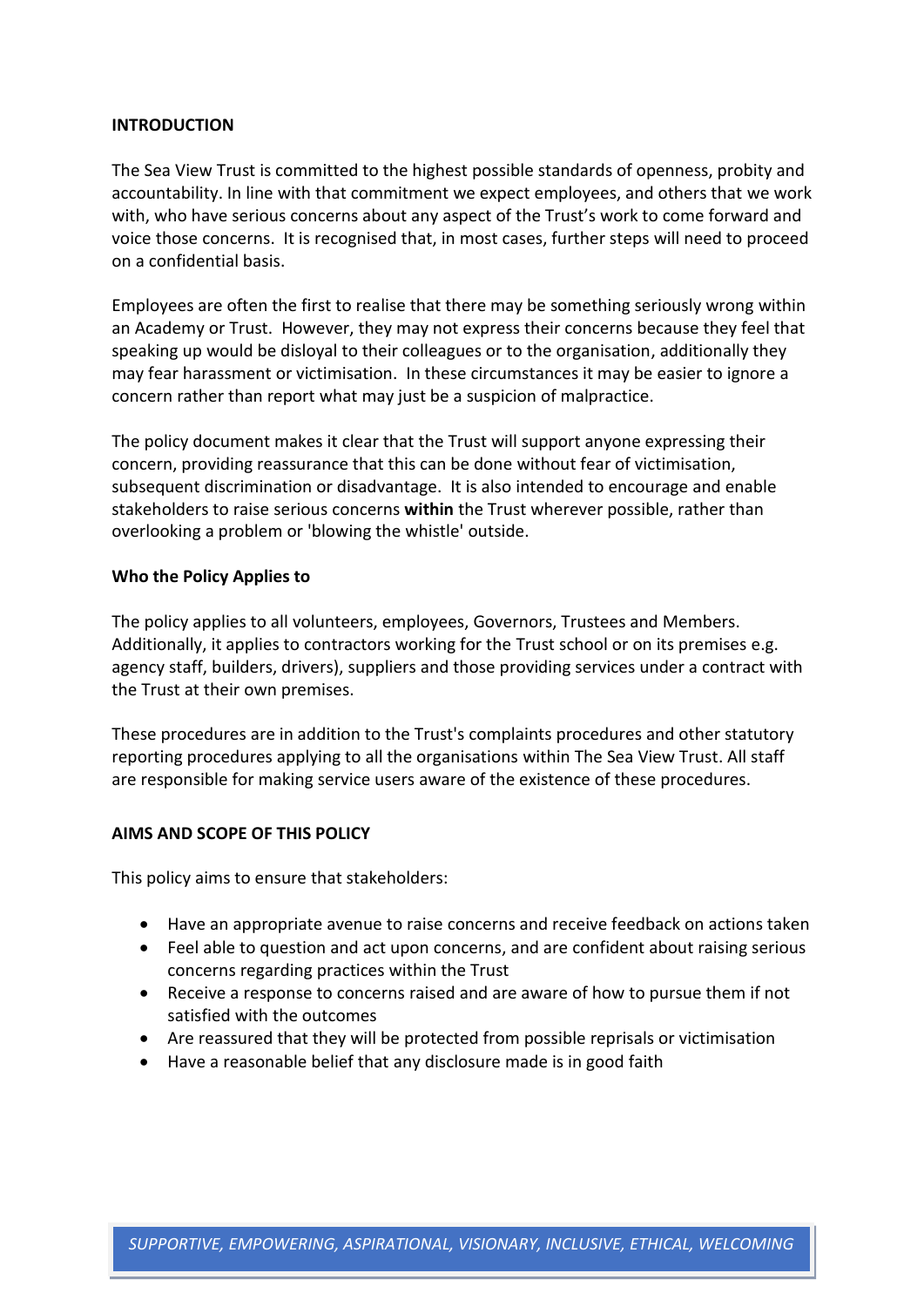There are existing procedures in place to enable the lodging of any grievance relating to employment. The whistle-blowing policy is intended to cover major concerns that fall outside the scope of other procedures. These include:

- Conduct which is an offence or a breach of law
- Disclosures related to miscarriages of justice
- Health and safety risks, including risks to the public as well as employees
- Damage to the environment
- Unauthorised use of public funds
- Possible fraud and corruption
- Sexual or physical abuse of learners
- Unethical conduct

Any serious concern about any aspect of service provision, or conduct of members of the Trust (or others acting on behalf of the Trust), can be reported under the whistle-blowing policy. This may be in relation to:

- An act that contradicts known standards, experience of standards or the standards believed to be those that the Trust subscribes to
- Contravention of the Trust's code of conduct or a Trust policy
- Falling short of established standards of practice

*Note: This policy does not replace the appropriate Complaints Policies.*

## **SAFEGUARDS**

## **Harassment or Victimisation**

The Trust is committed to good practice, high standards and is supportive of all. It recognises that the decision to report a concern can be a difficult however, if legitimate, then there is nothing to fear because the report of such a concern is a moral and statutory duty.

The Trust will not tolerate any harassment or victimisation (including informal pressures) and will take appropriate action to provide protection when concerns are raised in all good faith.

Any investigation into allegations of potential malpractice will not influence, or be influenced by, any disciplinary or redundancy procedures that may already be in effect.

## **CONFIDENTIALITY**

All concerns will be treated in confidence and every effort will be made not to reveal any identities. At the appropriate time, however, there may be a need for an individual to come forward as a witness.

*SUPPORTIVE, EMPOWERING, ASPIRATIONAL, VISIONARY, INCLUSIVE, ETHICAL, WELCOMING*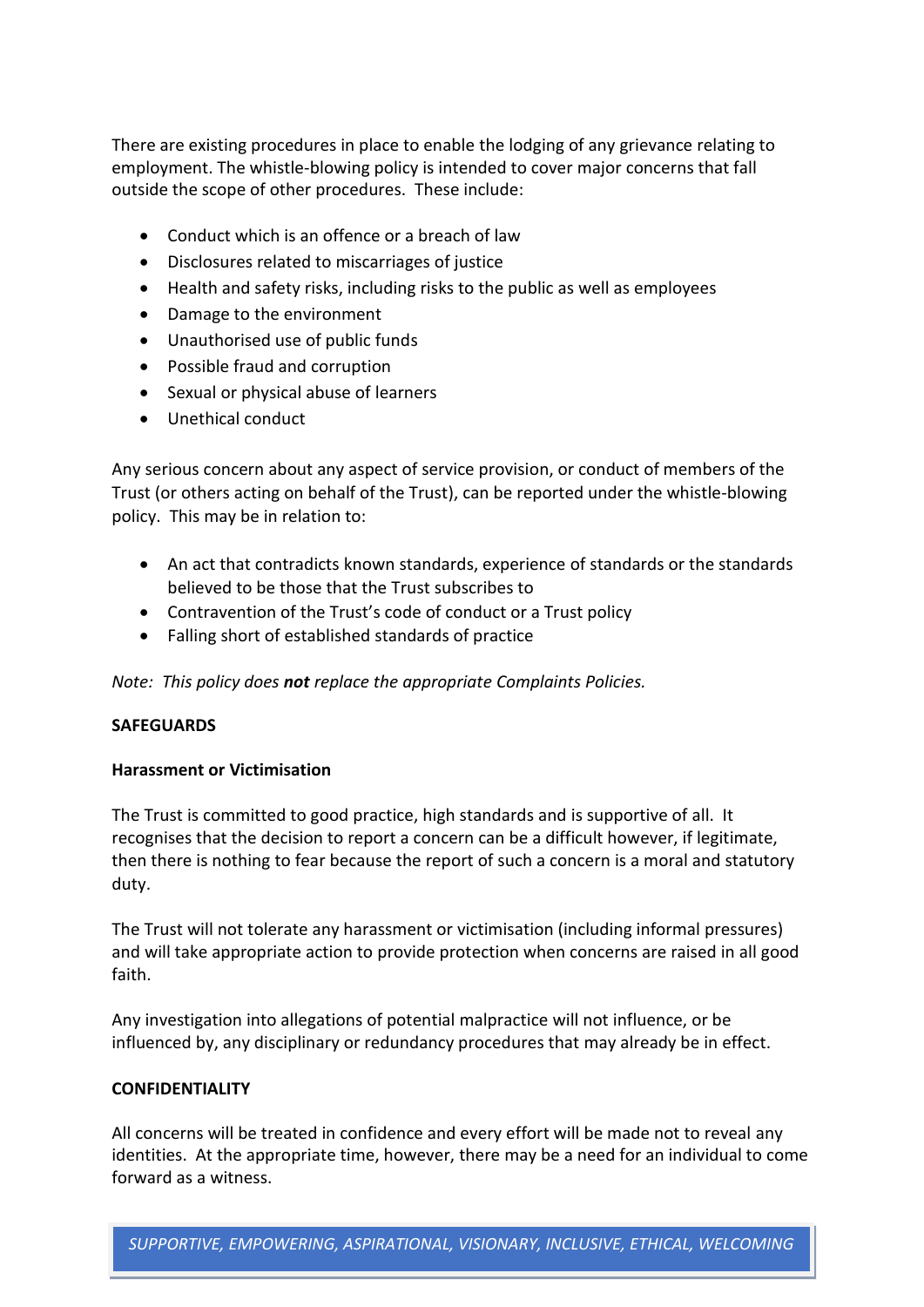# **ANONYMOUS ALLEGATIONS**

This policy encourages any concerns not be submitted anonymously as they are much less powerful. However, such concerns will be considered, at the discretion of the Trust.

In exercising this discretion, the factors to be taken into account would include:

- The seriousness of the concern raised
- The credibility of the concern
- The likelihood of confirming that the allegation is from an attributable source

# **6. UNTRUE ALLEGATIONS**

If an allegation is made in good faith, but it is not confirmed by the investigation, no action will be taken against the person raising the concern. If however, an allegation is made frivolously, maliciously or for personal gain, disciplinary action may be taken.

# **RAISING A CONCERN**

As a first step, a concern would normally be made with an immediate manager (if an employee) or the relevant Academy Headteacher. However, this depends on the seriousness and sensitivity of the concern and who is suspected of the malpractice. For example, if it is believed that a manager or senior manager is involved, then the following may be approached as appropriate:

- The Chair of Governors
- The Chair of Trustees
- The Trustee responsible for Finance
- The Trust Board appointed Internal Auditor (Responsible Officer)

Concerns may be raised verbally or in writing. In both cases the following information should be provided:

- The background and history of the concern
- Relevant dates
- The reason for particular concern

Although it is not expected for the person raising the concern to prove beyond doubt the truth of an allegation, it will need to be demonstrated (to the person contacted) that there are reasonable grounds for the concern. Additionally, the earlier that a concern is expressed, the easier it is to take appropriate action.

Consideration may be given to initially discussing a concern with a third person. This is because it may be easier to raise the matter if there are two (or more) who have had the same experience, or expressed the same concerns.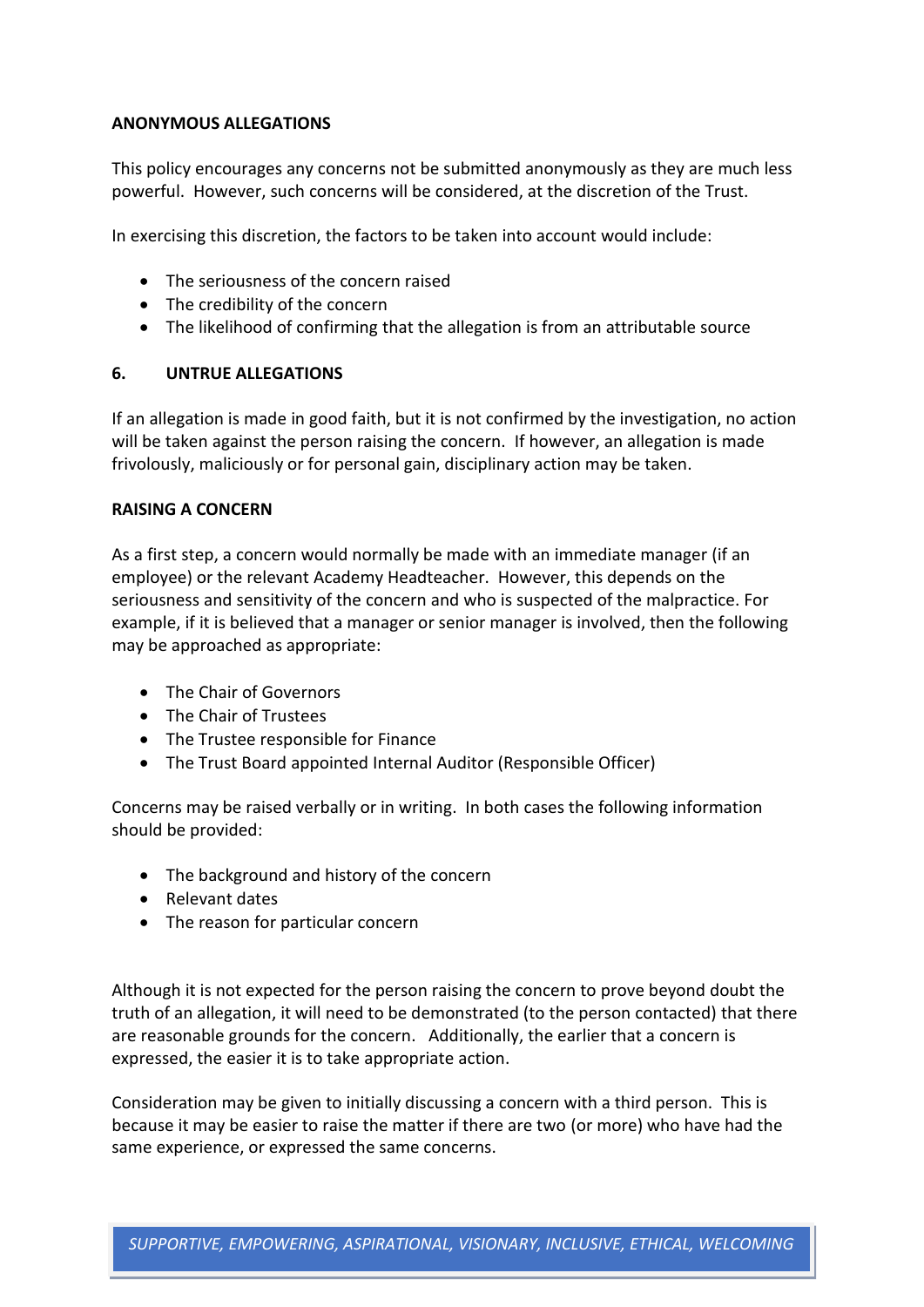It may be possible to invite a trade union, professional association representative or a friend to be present during any meetings or interviews in connection with the concerns raised. This should be discussed with the person to whom you are raising the concern so that an agreement can be made and appropriate arrangements can be put in place.

Further advice and guidance about how to pursue matters of concern in an education setting can be obtained by contacting the relevant Local Authority. However, if ultimately it is felt that the matter must be taken to an external agency, possible contacts are listed at the end of this policy.

# **HOW THE TRUST WILL RESPOND**

The Trust will respond to all concerns although testing out a concern is not the same as either accepting or rejecting it.

Where appropriate, the matters raised may be:

- Investigated by management, internal audit, or through the disciplinary process
- Referred to the police
- Referred to the external auditor
- The subject of an independent inquiry

In order to protect individuals and those accused of misdeeds or possible malpractice, initial enquiries will be made to decide whether an investigation is appropriate and, if so, what form it should take. The overriding principle for the Trustees and Academy Leadership Teams will be that of 'public interest'. Concerns or allegations which fall within the scope of specific procedures (e.g. child protection concerns, discrimination matters) will normally be referred for consideration under those separate procedures.

Some concerns may be resolved by agreed action without the need for investigation. If urgent action is required, this will be taken before any investigation is conducted.

Within ten working days of a concern being raised, the responsible person will write to:

- Acknowledge that the concern has been received
- Indicate how it is proposed to address the matter
- Provide an estimate of how long it will take to issue a final response
- Advise whether any initial enquiries have been made
- Confirm details of any support mechanisms available
- Inform whether any further investigations are going to take place and if not, why not

The amount of contact between those reviewing the concern, and the person (s) reporting them will depend on the nature of the matters raised, the potential difficulties involved and the clarity of the information provided. Where required, the Trust will seek further information in order for a full review to be conducted.